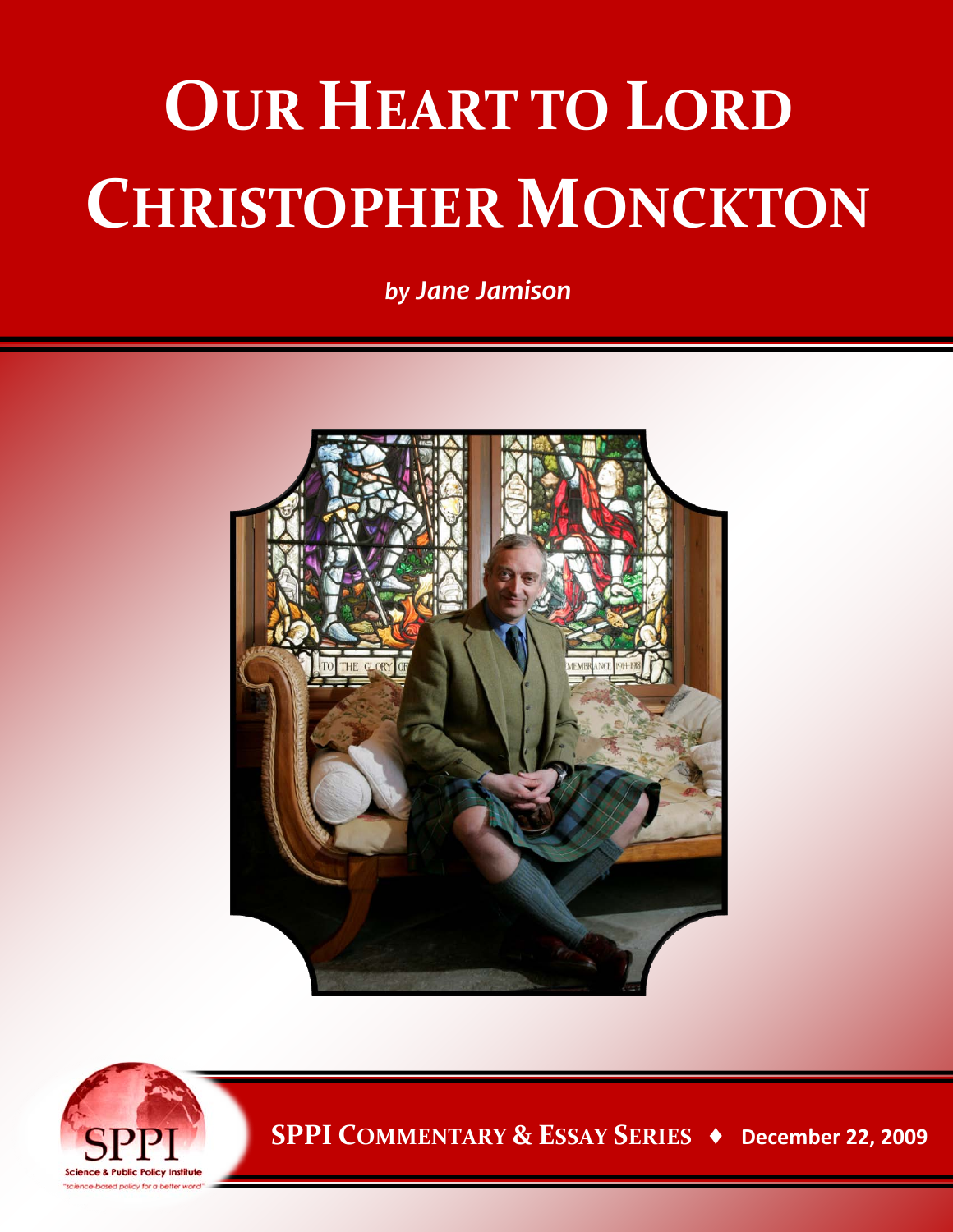## **OUR HEART TO LORD CHRISTOPHER MONCKTON**

*by Jane Jamison* | December 21, 2009

The United Nations Conference on Climate Change [\(UNCCC](http://en.cop15.dk/) or COP15) in Copenhagen has concluded with [no treaty](http://www.guardian.co.uk/environment/2009/dec/20/ed-miliband-china-copenhagen-summit), no "agreement", no ["goals"](http://www.guardian.co.uk/environment/2009/dec/21/copenhagen-treaty-gordon-brown) other than trivial ones, no "enforcement" provisions, and no "reparations" to third world countries, whom do we thank?

The person credited with the first, most credible denouncement of man-made global warming is MIT Professor Richard Lindzen, who presented a [paper](http://www-eaps.mit.edu/faculty/lindzen/222_Exchange.pdf) in 2005 called "Is the Global Warming Alarm Founded on Fact?"

There are the unknown conscientious "objectors" who, just prior to the UNCCC, released thousands of [emails](http://www.eastangliaemails.com/index.php) and documents proving decades of fraud by the "global warming" institutions and "scholars." Then came the many scholarly websites (junkscience.com, wattsupwiththat.com, climatedepot.com, icecap.us, cfact.org, sppi.org—to mention just a few) and the scientists who worked over-time analyzing the leaked documents. They have pieced together at least twenty years of "faked" global warming graphs and [organized](http://www.americanthinker.com/blog/2009/12/our_heart_to_lord_christopher.html) [suppression](http://sppiblog.org/news/how-ipcc-scientists-interfere-with-publication-of-inconvenient-scientific-results) of opposing points of view.

Many of us had perhaps "heard" of the Copenhagen [climate summit](http://www.americanthinker.com/blog/2009/12/our_heart_to_lord_christopher.html) in recent years, but knew only that it was some sort of kooky follow-up to the Kyoto Treaty, which President Bush had refused to sign.

If it were not for the charismatic and diligent leadership of one man, America and the rest of the industrialized world might not have understood the expense and the socialistic aspects of the proposed Copenhagen treaty until it was way too late. Let us send a "heart" out to the Viscount [Monckton](http://www.globalwarmingheartland.com/expert.cfm?expertId=349) of Brenchley, otherwise known as Lord Christopher Monckton of the Science and Public Policy Institute (SPPI), for his tireless efforts in the past two months.

Monckton and the scholars at [SPPI,](http://scienceandpublicpolicy.org/) have been critics of the theory of "anthropogenic global warming" for years. As Copenhagen's treaty summit drew nearer, Monckton went public in an unprecedented way. A [YouTube v](http://www.youtube.com/watch?v=PMe5dOgbu40)ideo of him speaking October 14, 2009 in Minnesota was "viral" within days. It has been viewed more than 2.5 million times.

Monckton's subsequent appearances on the [Glenn](http://www.youtube.com/watch?v=zEzXGSYI1Yo&feature=response_watch) [Beck](http://www.youtube.com/watch?v=a7dhgP117Xg&feature=related) Fox News [show](http://www.youtube.com/watch?v=8bLUEMWicyo&feature=related) and his many writings focused national attention and debate as no one else had.

Lord Monckton was a credentialed representative to the Copenhagen [conference](http://www.americanthinker.com/blog/2009/12/our_heart_to_lord_christopher.html) this month, but upon arrival learned he and other "non-believers" were dis-invited. He was [struck](http://sppiblog.org/news/possible-copenhagen-agreement-announced#more-299) and knocked to the ground by Danish police as he attempted to enter.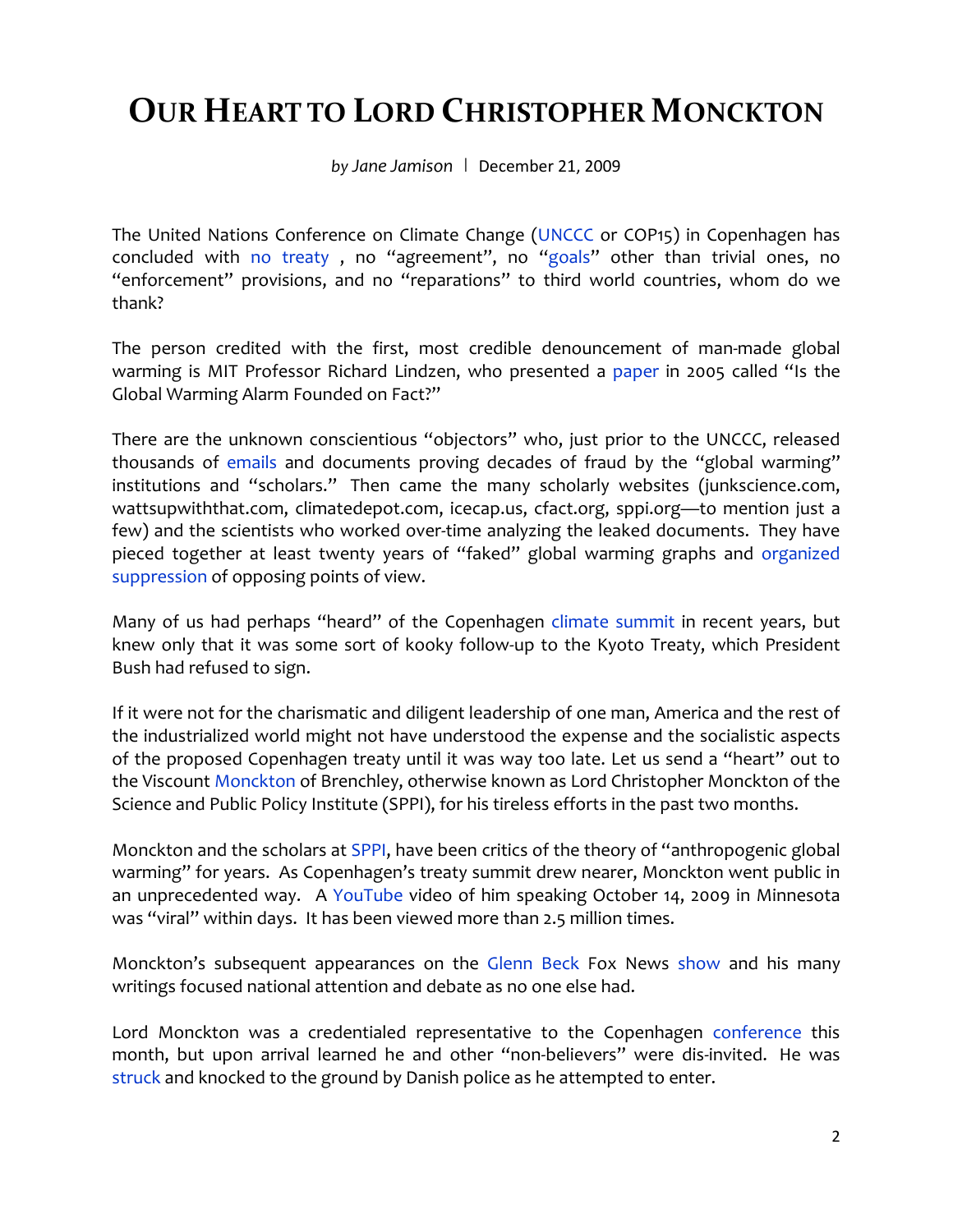Undaunted, he formed his own ["counter-conference"](http://www.cfact.org/a/1655/CFACT-arrives-in-Copenhagen) in Copenhagen, concurrent to the "main event," with 60 [climate experts.](http://www.americanthinker.com/blog/2009/12/our_heart_to_lord_christopher.html)

This weekend, I sent an [email](http://www.americanthinker.com/blog/2009/12/our_heart_to_lord_christopher.html) to Lord Monckton to thank him for his hard work and to inquire as to his injuries. Below is his kind response which I share with the American Thinker readers:

> Many thanks for your very kind comments. Not too much harm was done at Copenhagen. The truth is emerging now, and it will prevail.

Christmas morn

Follow the star to silent Bethlehem! The Saviour's cry proclaims salvation's dawn. With "It is finished!" shall begin for us The future born with Him on Christmas morn. For us the Lord of Life will conquer death And fling away the darkness of the tomb And bring to us, who dare to love, the breath Of life eternal from the mortal womb. Creator creature, Father son, Life life, Love love becomes, and wins a mother's smile, And wins our freedom from the age-long strife Of light with dark, of truthfulness with guile, Of right with wrong, of joy with misery, Of life with death. This day the world is free!

– The Viscount Monckton of Brenchley

Thank you, Lord Monckton, our champion of Climate-gate! Merry Christmas, sir!